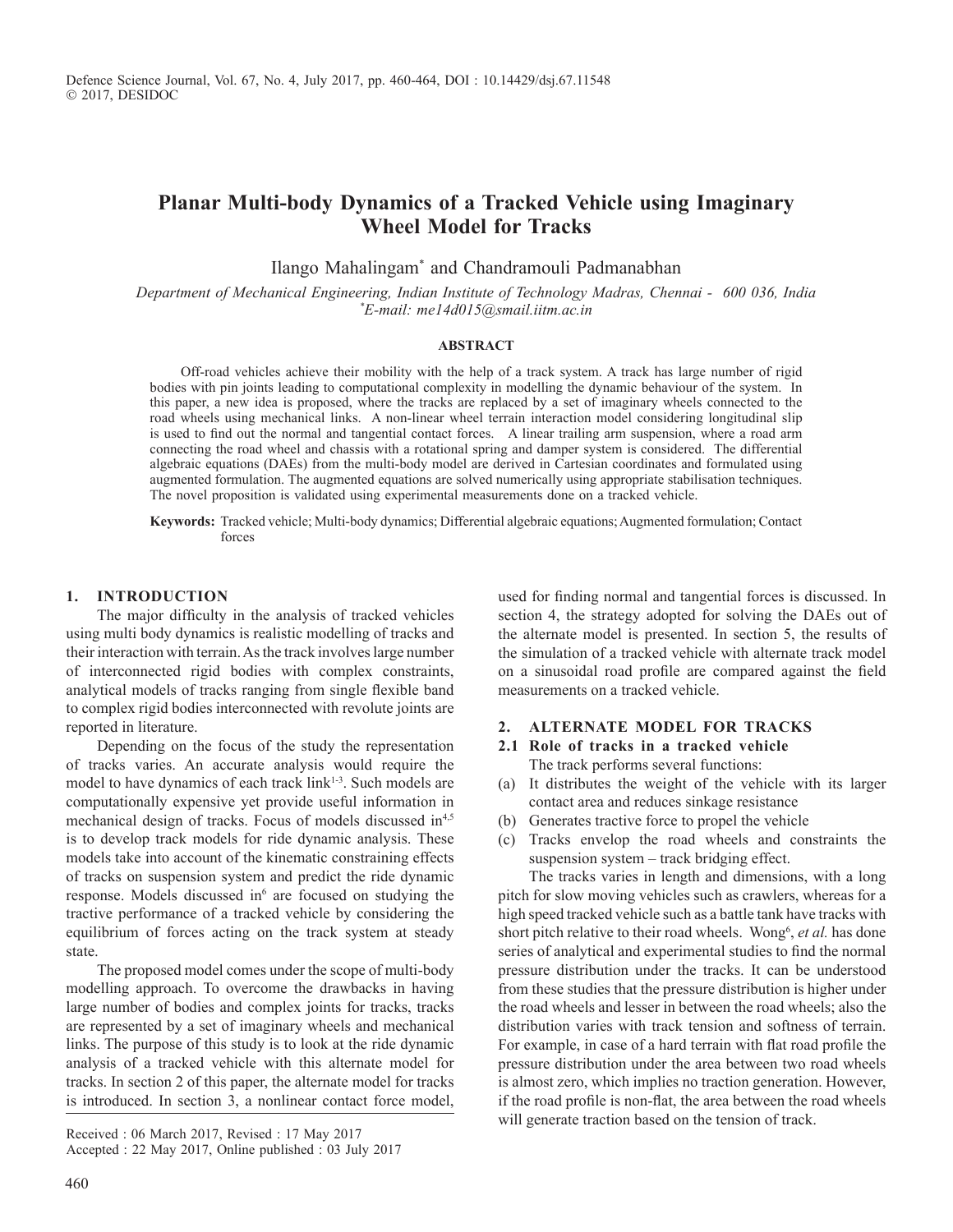#### **2.2 Alternate Model**

The planar multi-body model of a tracked vehicle used in this study is as shown in Fig. 1.

The model has twenty three rigid bodies with six road wheels, six road arms, five imaginary wheels, five imaginary road arms and a vehicle body. For simplicity the imaginary wheels are considered to be of same dimensions as the road wheels and are placed in between two road wheels. The imaginary wheels are attached to the road wheels using imaginary road arms with torsional spring and damper system at the pivot, this torsional spring and damper system used to mimic the track tension. The road wheels are attached to the chassis using road arm with torsional spring and damper system at the pivot, this torsional spring and damper system will mimic the vehicle suspension system.

Placing imaginary wheels in between the road wheels increases the contact area of vehicle running gear thus reducing the normal load and sinkage. To mimic the track driving characteristics all the wheels including the imaginary wheels will be given a proportion of driving torque based on the normal load acting on the wheel. Thus the role of tracksas mentioned earlier has been taken into account. The schematic diagram of the road wheel, imaginary wheel and suspension system is as shown in Fig. 2.

The suspension model is considered to be linear; however a nonlinear suspension model can be taken into account if needed. The suspension forces are formulated as

$$
Q_i = k_g (\theta_i - \theta_j + \theta_s) + c_g (\dot{\theta}_i - \dot{\theta}_j)
$$
 (1)

$$
Q_l = k_{sl}(\theta_l - \theta_j + \theta_s) + c_s(\dot{\theta}_l - \dot{\theta}_j)
$$
 (2)

$$
Q_j = (Q_i - Q_l) \tag{3}
$$



**Figure 1. Tracked vehicle model with imaginary wheels.**



where  $k_s$  and  $c_s$  are torsional stiffness and damping constants of the road wheel suspension system,  $k<sub>st</sub>$  and  $C<sub>st</sub>$  are torsional stiffness and damping constants of the imaginary wheel suspension system. The imaginary wheel stiffness is assumed to be quite lower than the road wheel stiffness.

## **3. Wheel-terrain contact force model**

Only the road wheels and imaginary road wheels are assumed to be in contact with the ground. The contact between a wheel and a ground can be represented in terms of constraint equations, but these constraint equations will prevent wheelground separation and wheel slip. A better way of representing wheel-ground contact will be by means of contact force models. Contact forces are generated when two bodies are interacting with each other. In general, two approaches are being used to study the interaction between bodies. If the interaction is for short interval of time impact mechanics is used, if the interaction is continuously occurring then elastic contact force models with dissipation are used. The ground is characterised with massless spring and damper system both in normal and tangential directions. A nonlinear normal force model and linear tangential force model are used.The schematic diagram for finding contact forces in wheel-ground contact is as shown in Fig. 3.

$$
f_n = \begin{cases} k_n z^2 + c_n z^2 \dot{z} & \text{if } z \ge 0 \\ 0 & \text{if } z < 0 \end{cases}
$$
 (4)

$$
f_{stick} = k_t x + c_t \dot{p}
$$
 (5)

$$
f_{t} = \begin{cases} f_{stick} & \text{if } \left| f_{stick} \right| \leq \mu \left| f_{n} \right| \\ \mu \left| f_{n} \right| Sign[f_{stick}] & \text{if } \left| f_{stick} \right| > \mu \left| f_{n} \right| \end{cases}
$$
(6)

$$
\dot{x} = -\frac{k_t x + f_{stick}}{c_t} \tag{7}
$$



**Figure 2. Road and imaginary wheel suspension. Figure 3. Normal and tangential contact force model.**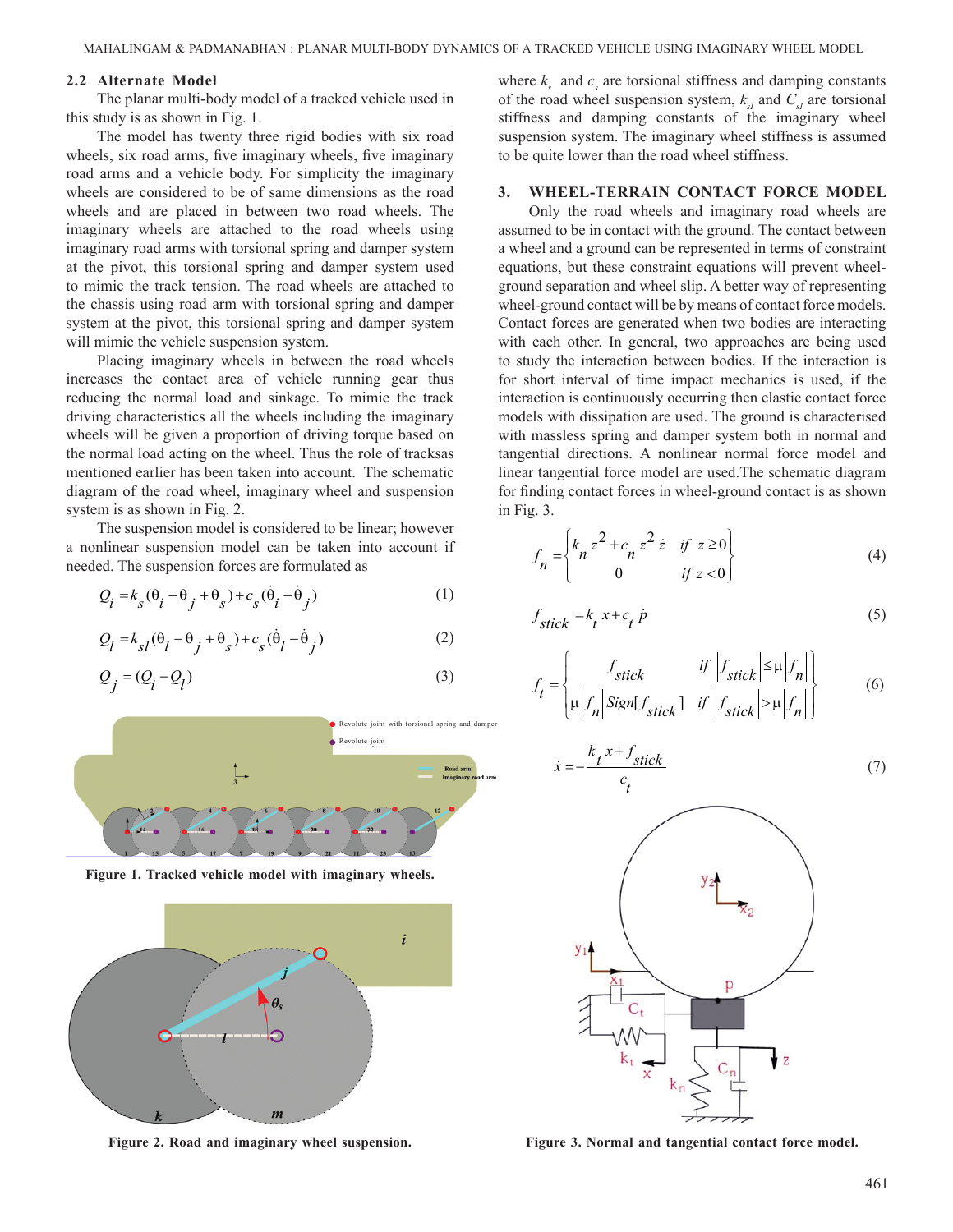where *z* is the penetration distance of a wheel on terrain, *z* is the rate of penetration – computed from state variables of the wheel in contact,  $k_n$  and  $c_n$  are normal stiffness and damping coefficients,  $k_{t}$  and  $c_{t}$  are tangential stiffness and damping coefficients, *x* is tangential displacement of the terrain at the contact point,  $\dot{p}$  is the contact point velocity.

The contact point velocity is determined from the angular and longitudinal velocity of the wheel. To account for wheel slip, a Columb friction model is considered. The tangential contact forces are computed and compared with the limiting friction value and fed into the equations of motion. Along with the ordinary differential equations for rigid body motion, the differential equations arising out of contact model has to be solved simultaneously. To account for calculation of normal and tangential contact forces in a non-flat terrain profile, the slope of the terrain profile at the point of contact of the wheel with the terrain is computed. The force computed out of the contact force model is resolved into components in directions along and perpendicular to the slope to compute tangential and normal forces, respectively.

## **4 Mathematical model**

The configuration of each body in the system is represented using absolute Cartesian generalised coordinates that defines the position and orientation of a body fixed coordinate system. The position and orientation of the body fixed coordinate are measured with respect to a fixed global frame at the origin. As in a plane each body has three degrees of freedom, a unconstrained multi-body system with 23 bodies has 69 independent generalised coordinates represented as

$$
q = \left\{ R_{x1} \ R_{y1} \ \theta_1 \ R_{x2} \ R_{y1} \dots \ R_{x23} \ R_{y23} \theta_{23} \right\}^T \tag{8}
$$

The multi-body system with alternate track model has 22 revolute joints introducing 44 constraint equations.



**Figure 4. Revolute joint.**

The kinematic constraint equation out of a revolute joint between two bodies *i* and *j* is represented in vector form as

$$
\vec{r}_{pi} - \vec{r}_{pj} = \vec{0}
$$
\n(9)

More explicitly in matrix form as

$$
\begin{cases}\nR_{xi} \\
R_{yi}\n\end{cases} + \begin{bmatrix}\nCos \theta_i & -Sin \theta_i \\
Sin \theta & Cos \theta_i\n\end{bmatrix}\n\begin{bmatrix}\nu_{psi} \\
u_{pyi}\n\end{bmatrix} - \n\begin{bmatrix}\nR_{yi} \\
R_{yi}\n\end{bmatrix} - \begin{bmatrix}\nCos \theta_j & -Sin \theta_j \\
Sin \theta_j & Cos \theta_j\n\end{bmatrix}\n\begin{bmatrix}\nu_{psi} \\
u_{pyi}\n\end{bmatrix} = \n\begin{bmatrix}\n0 \\
0\n\end{bmatrix}
$$
\n(10)

The kinematic constraint equations with specified trajectories can be represented in constraint vector as

$$
C(q,t) = 0
$$
 (11)  
The equations of motion of the multi-body system with

alternate track model are obtained using Lagrangian framework

as  
\n
$$
M \ddot{q} + C_q^T \lambda = Q_e
$$
\n(12)

where *M* is system mass matrix,  $C_q$  is the Jacobian matrix of the kinematic constraints,  $\lambda$  is the vector of Lagrangian multipliers and  $Q_e$  is the vector of external forces.

As the constraint equations are arising out of revolute joints, the constraints are holonomic and in terms of position coordinates of the interacting bodies. It can be seen that in equation the Lagrangian multiplier is in algebraic form, while coordinates are indifferential form with second order derivatives. Equations (11) and (12) form a set of DAEs which needs to be solved simultaneously. In general DAE solvers will repeatedly differentiate the equations and to get a set of ordinary differential Eqns (ODEs) called index reduction. However, index reduction technique is not preferred as the right hand side (RHS) of the Eqn (12) has discrete contact force model for wheel terrain contact. Instead, a stabilisation technique is used to solve the DAEs.

The constraint equations in acceleration form are augmented into the equations of motion in state space form as

$$
C_q \dot{q} + C_t = 0 \tag{13}
$$

$$
C_q \ddot{q} + (C_q \dot{q})_q \dot{q} + 2C_{qt} \dot{q} + C_{tt} = 0 \tag{14}
$$

$$
\begin{bmatrix} I & 0 & 0 \ 0 & M & C_q^T \\ 0 & C_q & 0 \end{bmatrix} \begin{bmatrix} \dot{q} \\ \dot{v} \\ \lambda \end{bmatrix} = \begin{Bmatrix} v \\ Q \\ -( (C_q \dot{q})_q \dot{q} + 2C_{qt} \dot{q} + C_{tt} ) \end{Bmatrix}
$$
(15)

The suspension and wheel-terrain contact forces are computed ahead of rigid body simulation and fed into the equations of motion as external forces. With consistent initial conditions satisfying the constraints, these set of first order ODEs along with ODEs arising out of contact force models are solved using numerical integration technique. At every step of integration Baumgarte stabilisation technique<sup>7</sup> is used to satisfy the position and velocity constraints.

#### **5. Simulation results**

Simulation of the proposed model is carried out; the tracked vehicle with alternate model for tracks is made to run over a sinusoidal terrain profile of 100 mm amplitude and 7 m wavelength at a constant speed of 15 kmph. The dimensions and inertia properties of the tracked vehicle model used in the study are as shown in Table 1.

The simulation results are compared against the experimental measurements<sup>8</sup> made on a tracked vehicle with same dimensions and inertial properties. Figure 5. shows the time domain measurement of vertical acceleration of center of mass of the vehicle.

A fast Fourier transform (FFT) of the experimental and simulation vehicle center of mass acceleration measurements is shown in the Fig. 6. As seen from this figure, there is an excellent match of the response amplitudes at 0.6Hz, which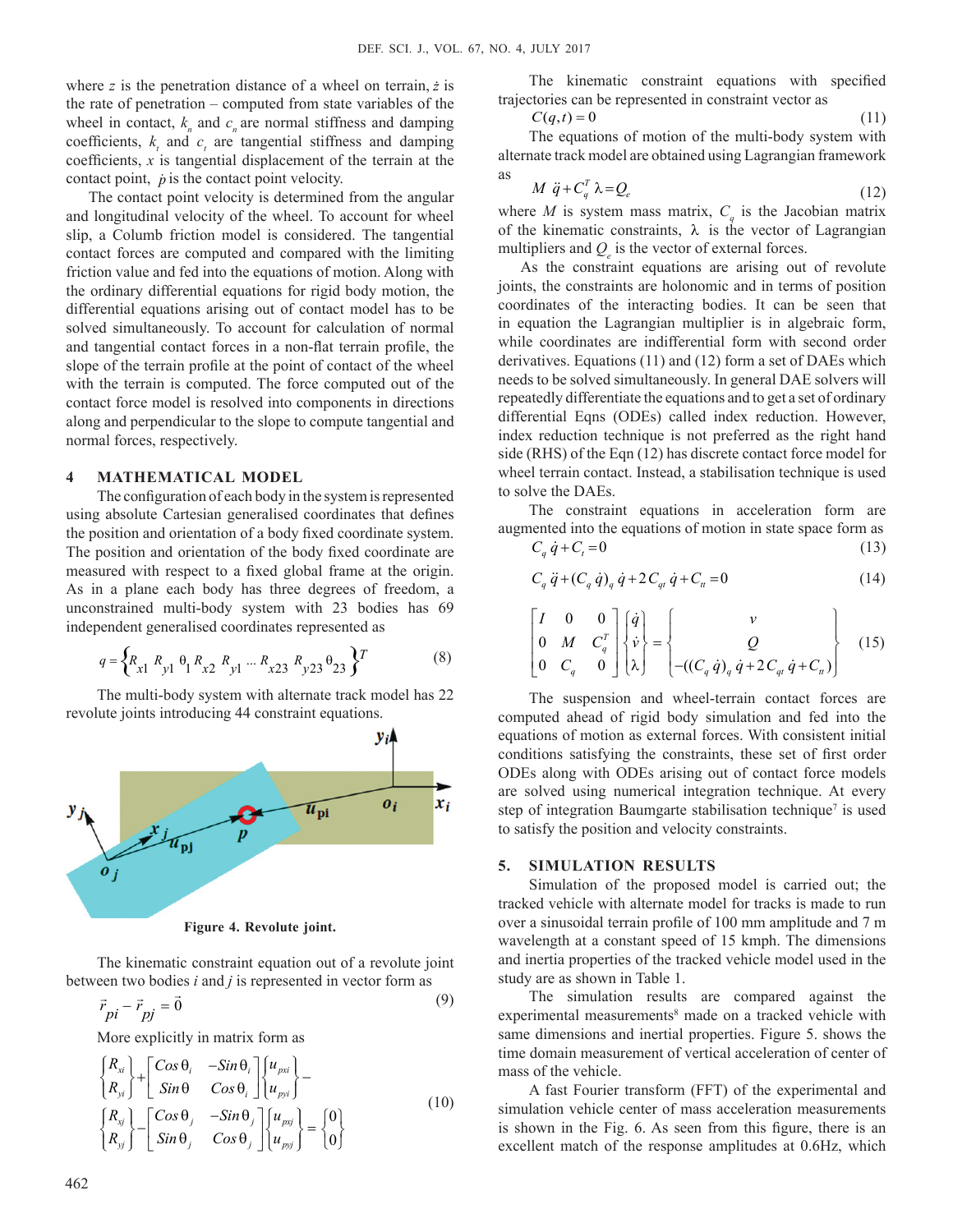| Table1. | Dimensions and inertia properties of the tracked |  |  |  |
|---------|--------------------------------------------------|--|--|--|
|         | vehicle                                          |  |  |  |

| <b>Dimensions and Inertia properties</b>                     |                         |  |  |  |  |  |
|--------------------------------------------------------------|-------------------------|--|--|--|--|--|
| Half sprung mass                                             | 5125 kg                 |  |  |  |  |  |
| Pitch moment of inertia                                      | 14630 kg m <sup>2</sup> |  |  |  |  |  |
| Mass of road and imaginary wheels                            | $75 \text{ kg}$         |  |  |  |  |  |
| Stiffness of road wheeltorsion bar                           | 75530 N/m               |  |  |  |  |  |
| Damping coefficient for road wheel torsion bar               | $4732$ Ns/m             |  |  |  |  |  |
| Stiffness of imaginary wheel torsion bar                     | $10000$ N/m             |  |  |  |  |  |
| Damping coefficient for imaginary wheel torsion bar 5000Ns/m |                         |  |  |  |  |  |
| Road wheel radius                                            | $0.32 \; \text{m}$      |  |  |  |  |  |
| Wheel base                                                   | 3.5 m                   |  |  |  |  |  |
| Distance between road wheels                                 | $0.583 \text{ m}$       |  |  |  |  |  |



**Figure 5. Vertical acceleration of center of mass of the vehicle: (a) Experiment and (b) Proposed model.**

corresponds to the fundamental excitation frequency for 15 kmph speed on a sinusoidal track with 7 m wavelength.

Higher harmonics in the experimental data may be due to the fact that the constant speed of 15 kmph was not practically maintainable.

The normal load acting on the road and imaginary wheels while the vehicle passing over the sinusoidal track is as shown in the Fig. 7.

It is observed from the simulation that the normal load shared by the imaginary wheel can be varied by varying the torsion bar stiffness attached with the imaginary road arm. Also, the imaginary wheel stiffness has lesser significance in influencing the vertical acceleration of the vehicle.



**Figure 6. FFT of vertical acceleration of center of mass of the vehicle.**



 **Figure 7. Normal loads.**

#### **6. Conclusions**

It is been understood from the literature related to tracked vehicle dynamics that a multi-body model is necessary to study and analyse its performance on an unprepared terrain. The presence of large number of bodies and complexity of joints such as a sprocket track interaction pose computational difficulties. In this paper the tracks are replaced by novel imaginary wheels connected to the road wheels. Ride dynamic studies are simulated on the proposed model and compared with the experimental results. The ride dynamic study demonstrates the applicability of the alternate model for tracked vehicle performance studies. This proposed model can be easily integrated with other vehicle dynamic models such as engine, transmission and terrain models which can be used as a vehicle simulator.

## **References**

- 1. Choi, J.H.; Lee, H.C. & Shabana, A.A. Spatial dynamics of multibody tracked vehicles part I: spatial equations of motion. *Vehicle System Dynamics,* 1998, **29**(1), 27-49. doi: 10.1080/00423119808969365
- 2. Rubinstein, D. & Hitron, R. A detailed multi-body model for dynamic simulation of off-road tracked vehicles. *Journal Terramechanics,* 2004, **41**(2), 163-173. doi: 10.1016/j.jterra.2004.02.004